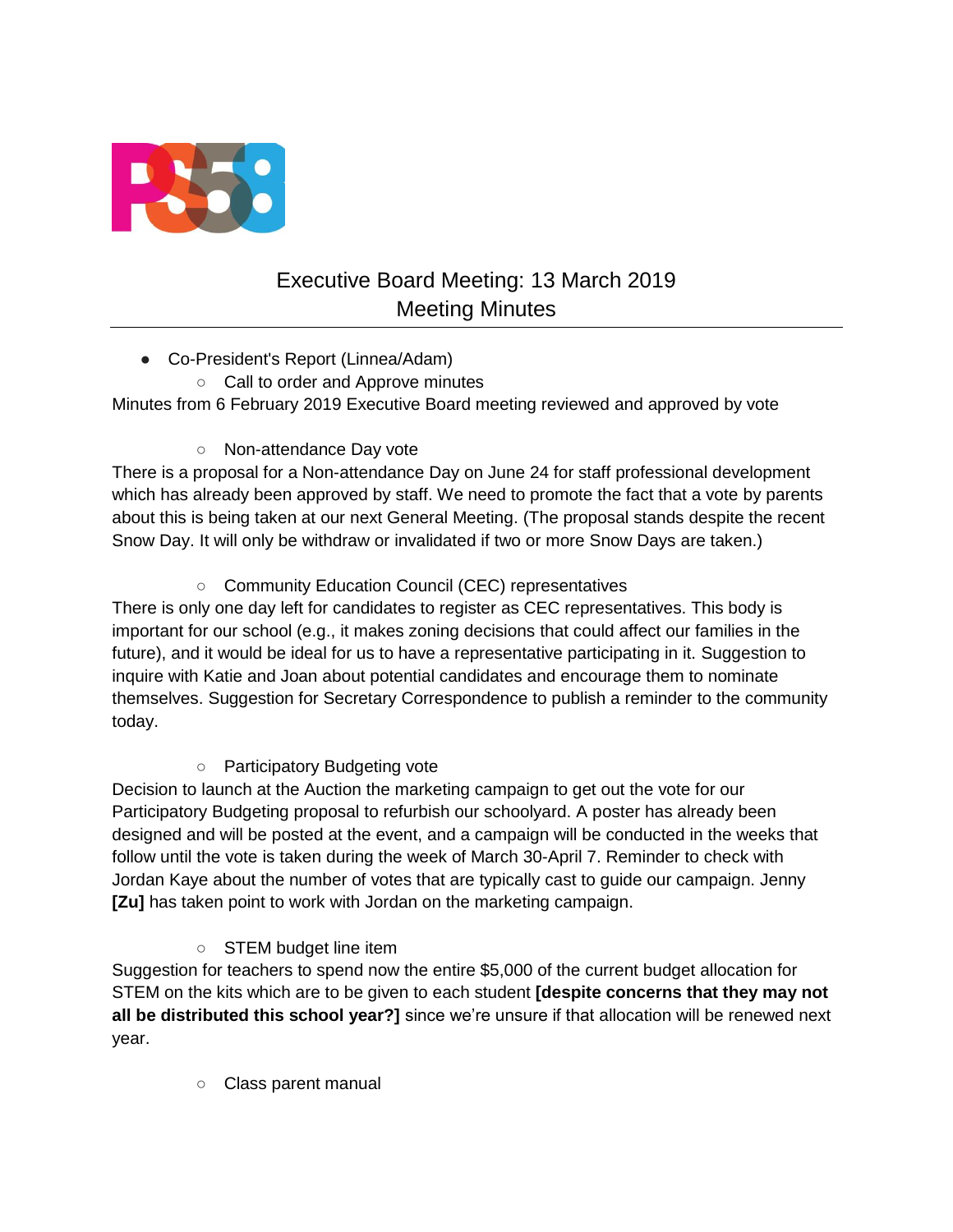Suggestion to create and distribute to each teacher a form to identify her/his individual preferences and needs in order to customize the Class Parent manual that is currently being developed.

# ○ Acoustic upgrades to Cafeteria and Auditorium

Decision has been made to raise money at the Auction for the proposed acoustic upgrades, if (and only if) the Auction fundraising goal has been achieved. **[The target will be \$5,000 to cover most of the cost of the Cafeteria upgrades?]**

● Principal's Report (Katie)

n/a

- Treasurer's Report
	- Financial Report mid-year budget forecast

Mo has conducted a mid-year budget check-in and created an updated forecast for our 2018-19 budget. This forecast indicates a smaller deficit than originally budgeted (i.e., \$33k instead of \$44k) since Sources are \$10k higher than the original plan while Uses are in line with the original plan.

Clarifications that the "Local Restaurant Dinner" and "Meet & Greet" events will not likely take place and that the "PS58 Website Software" line was originally allocated to establish ecommerce capabilities for our website. The Merchandise team is not interested in activating ecommerce this year, but suggestion to use this website line this year to purchase what's needed for activation next year in order not to lose this money.

Clarification that the "Classroom Book Fund" line, which has not yet been used, will be used by Ms Dogra (invoice to be submitted this week) and the DLP.

The unused "Other Events" line of \$1k could be used for the upcoming, new Bingo event and/or reallocated for other emergent needs.

Clarification that the "Harvest Fair" will not happen this year and the funds can be utilized by Ms Pfeifer for another purpose (e.g., run-over from STEM line item) or re-allocated more broadly.

Clarification that the steam cleaner purchase should appear as both a budgeted and actual expense (instead of actual only) since we voted earlier this year to amend the budget to include this new item.

Update that the Direct Appeal has already raised \$165k and seems (e.g., when grossing up recurring pledges and counting expected corporate matches) on track to raise \$176k by end of year.

○ Moving to Quickbooks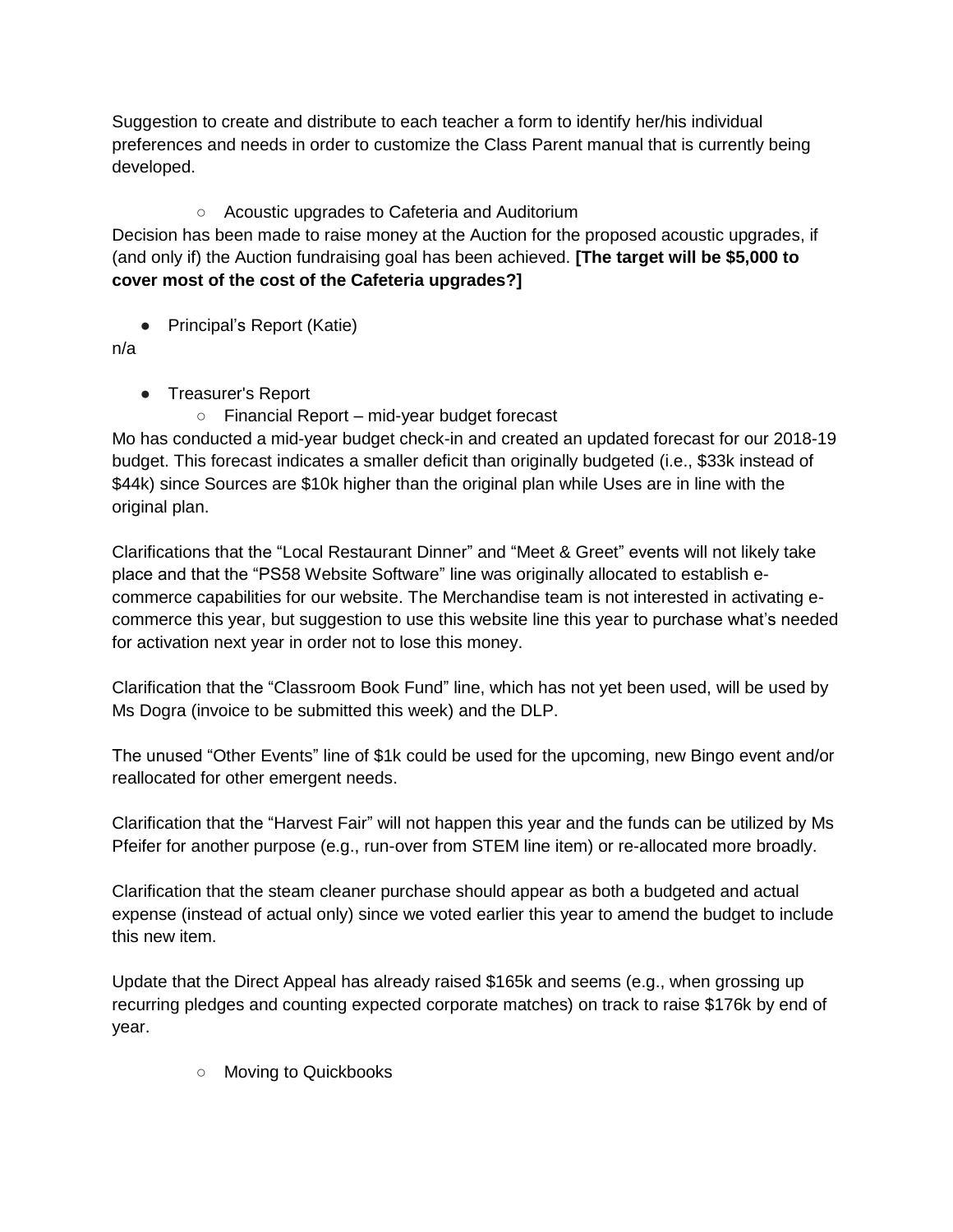Treasurers consulted recently with accountant (and PS58 parent) experienced with non-profit organizations about migrating all of our financial reporting systems to Quickbooks instead of combination of Quickbooks and Google Docs. This will involve system changes that are relatively insignificant, but also a number of accounting changes (e.g., splitting items into two true income and expense lines vs the consolidated lines we have now, significantly consolidated the number of classes and accounts in our ledger) which will require attention.

She recommended that a third party audit of our PTA be conducted each year since our operating budget exceeds a threshold of \$750k **[source and potential implications of this threshold?]** and that a budget line item be created going forward for these services. This threshold applies even if we split PTA and After School operations. The Chancellor's regulations also recommend (but do not require) an audit each time ourTreasurer changes.

○ Processes and inventory

n/a

○ Enrichment

Enrichment has a \$122k budget from the PTA plus funds from a few grants. The PTA received a \$3k grant check which was recorded as income, but this should have transferred directly to Enrichment. We need to back this take this entry off our books and ensure the Enrichment program receives these funds.

#### ○ Grant updates

Lisa Collins (PS58 parent) has taken the lead on grant writing for our school. She has already written one application for a grant to fund the creation of a Hydroponic Lab and is currently working on a number of others. Suggestion to create next year a small committee of parents and/or teachers to help her.

## ○ Other items

The Amazon line of credit is working well so far. We feel ready to roll-out more broadly the process (e.g., one pager) for using the line. Suggestion to link the new Amazon purchasing accounts with PS58 Smile to maximize our fundraising through that channel. We also need to add this to one pager.

Our Form 990 tax return has been drafted, is available for review by our Executive Board members and – if there are no questions or suggested changes – will be filed soon.

## ● Fundraising (Renee)

○ Auction (Nikki)

Our Auction Committee feels great about this year's Auction considering its large, attainable catalog of local products and services.

Our contract with the Bell House is for 400 guests and 3½ hours of open bar for a cost of \$13k.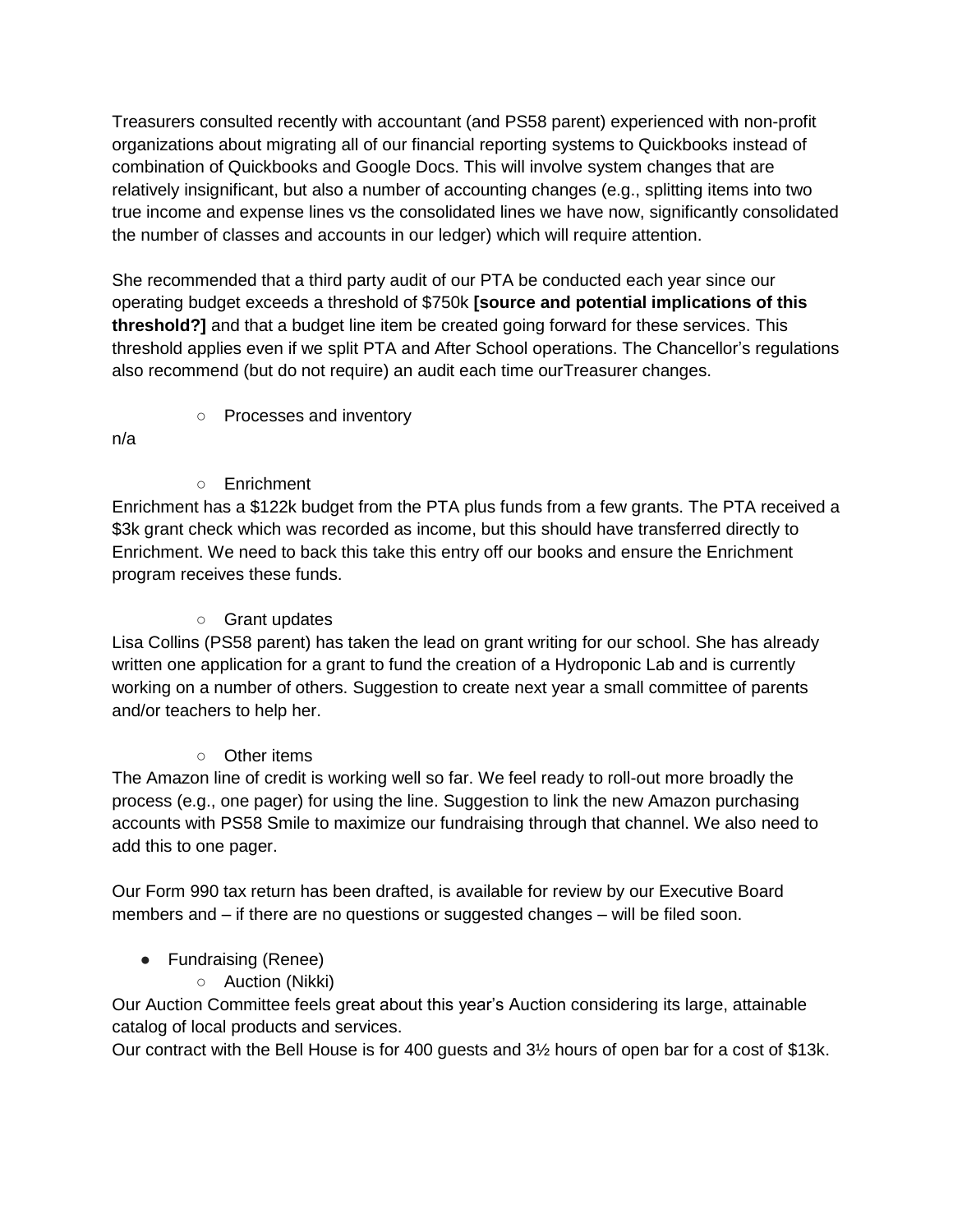Suggestion to adjust the "Leader Board" this year to reflect only Auction item purchased, excluding ticket sales and sponsorships – to avoid creating the impression that we have raised more money on a net basis than we really have.

Reminder to encourage teachers to register for the event in advance rather than presenting themselves at the door since the event can sell out (due to venue capacity) and we don't want to turn any teachers away. There is no cost for teachers to attend the event, but their guests are required to purchase tickets.

We need more volunteers for the event, especially guest check-in.

Suggestion to sell PS58 merchandise this year to off-load surplus inventory. Nikki will consult with Jess about this (especially concerns about limited table space and competition with Auction items) and get back to us.

#### ○ Read-a-thon (Renee)

Scheduled for the period of April 1-18. Letters and logs has been reformatted. Logo has been re-designed by a parent. The team is planning to give students a bookmark for their use during the event. And, the team is developing a blurb to be used in its various communication. Joan has offered to provide regular e-blast support as well as to create a website banner linking to the Konstella Donation page, which Barbara will create. Expenses for the event are forecast to remain aligned with our original budget.

Renee is taking the lead organizing a Spring Book Fair to support the Read-a-thon. She is currently waiting on Ms Dogra, who has industry contacts, to see if we can secure new books.

## ○ 24 Days of the Holidays (Renee)

This event was a success. Renee recently collected and tallied donations from participating local businesses, and they have already reached \$832. She still needs to contact two more participants before finalizing this tally and transferring the proceeds to the PTA.

## • Secretary Correspondence (Barbara)

○ Nominating committee and by-laws update

We need someone to lead the PTA Nominating Committee during the 1-2 months prior to our May elections. (Barbara has played this role for the past two years, but is ineligible this year since she is currently serving on the Board.) Encouragement to identify potential candidates for this role.

Barbara will soon circulate a survey to see if current Board members are planning to serve again next year, in order to identify the most pressing needs for candidate recruitment. Suggestion to update the job descriptions for our PTA roles (e.g., time commitment, routine duties) to support the nomination process.

#### $\circ$  New position – website maintenance

Reminder that we need to create a new position which is accountable to the Board for website maintenance. Update that Fernando has agreed to continue developing the site. Suggestion to create a Website Committee to support the leader and drive things forward.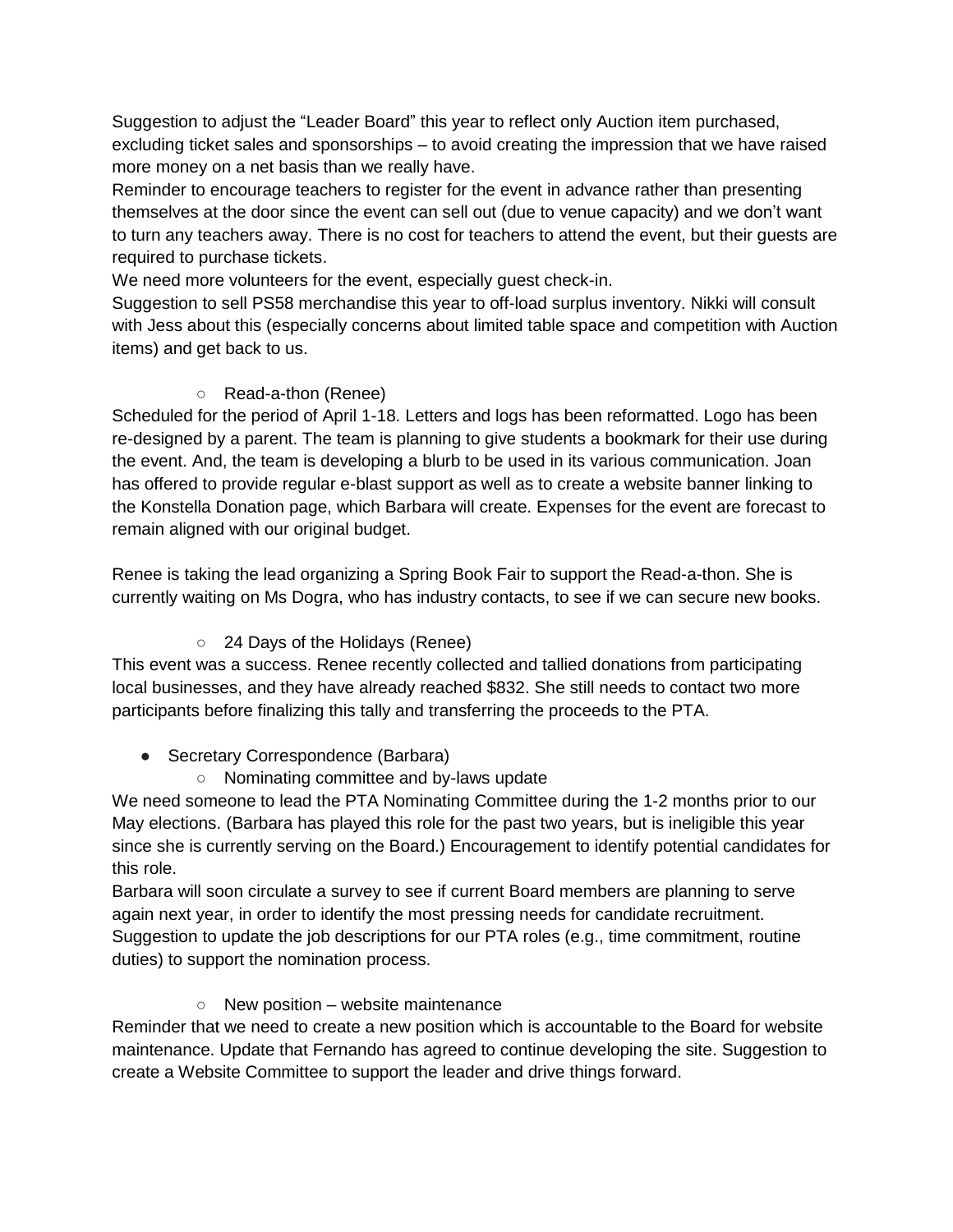#### ○ Konstella files and folders

# **[Any updates on this topic? Couldn't hear clearly due to noise in Cafeteria.]**

- Mini Grants (Shelley/Negar)
	- New role

As we shift a large portion of our purchasing to Amazon, we will need one person dedicating to overseeing that process while a second person administers Mini Grants overall in the way we do today.

Negar has analyzed by category Mini Grant spending to date this year to determine what types of purchases can be shifted to Amazon.

We have given teachers a deadline of April 17 to submit receipts for the Mini Grant purchases. \$13k of this budget line has already been spent.

Michele Lazar has sent her fellow teachers a reminder to utilize their Mini Grant allocation by the upcoming deadline.

Negar is currently sharing with teachers an update of what they have spent to date and what is left in their Mini Grant allocations to ensure they have the opportunity to take full advantage of these resources.

Shelley and Negar has been sharing Curricular Grant requests with Katie for review and approval to ensure alignment with school priorities.

We should consolidate next year the two budget lines for "Curricular Grants" and "Subscriptions" since we effectively manage them as one.

We are trying to be equitable in our grant allocations and ensure that every grade has an opportunity to tap into these resources. For example, Grades K and 2 are currently underspending. So, Shelley and Negar are planning to get in touch with the teacher representatives from those grades and encourage them to consider utilizing the funds that are available to them.

- Community Outreach (Jubi)
	- Day of Service

We have scheduled our first outreach event for June 2. We are currently planning to do some work in a community garden in partnership with the Arab-American Families Federation, as well as some beautification projects in our school. Katie is planning to survey teachers for beautification ideas (e.g., classrooms, common spaces) to guide us in forming teams and purchasing supplies. The expectation is that we will begin with one or more common areas since addressing classrooms must be done equitably and therefore involve a potentially prohibitive number of volunteers.

We have met with Katie about forming a school partnership and identified a school with a fledgling PTA that seems like a good fit. Katie has contacted that school, but not yet connected us. So, we are currently waiting for Katie to schedule a meeting for us with the other Principal and PTA leaders – after which we hope to proceed more quickly and independently.

- Arts & Culture (Cathy/Michele)
	- Talent Show

Need date. Thinking about Wed, Jun fifth…no school the next day.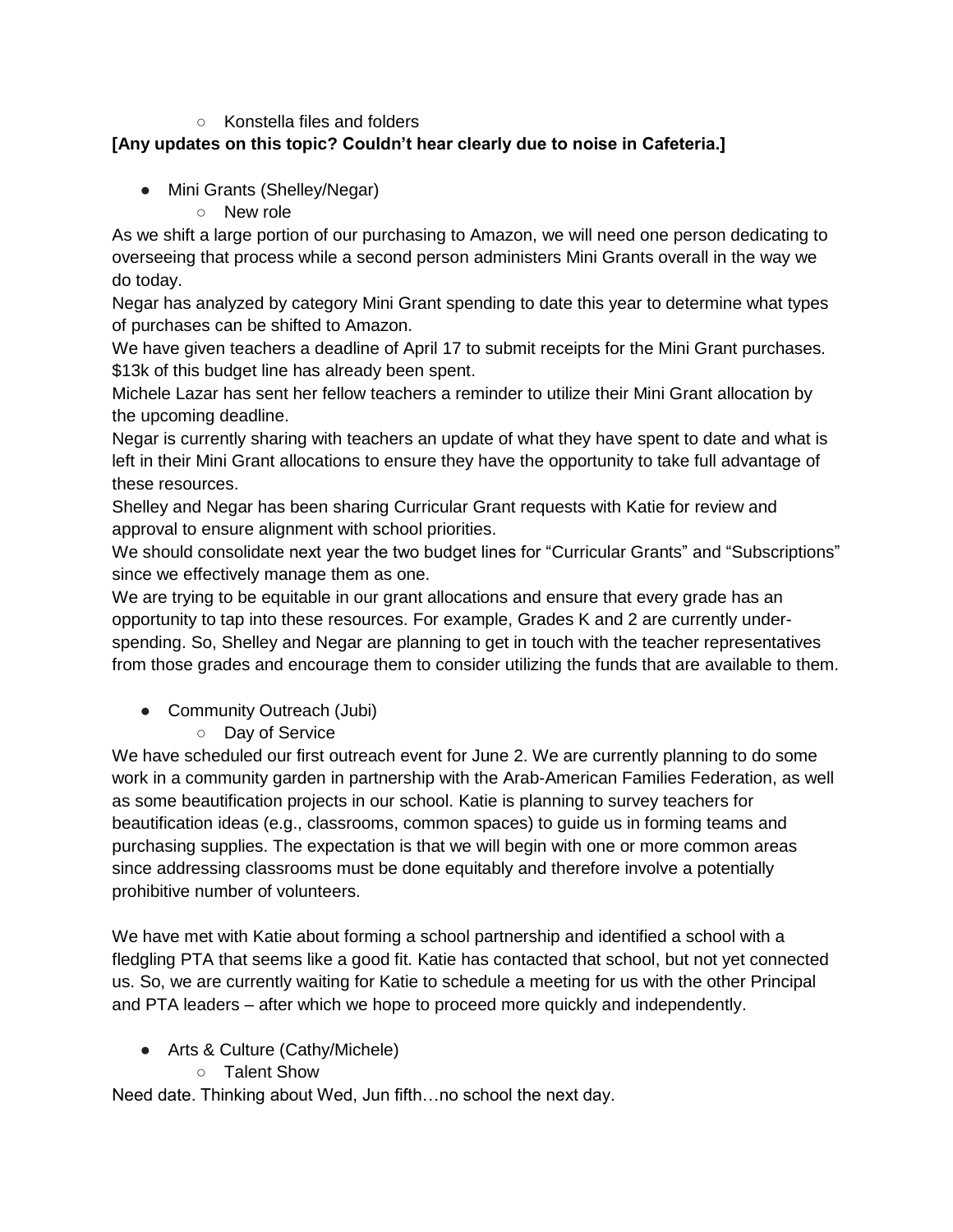Want to do a rehearsal or run through day this year. Need to find a day for this also. Suggestion sell merchandise at this event.

- Community Events (Anik/Whitney)
	- $\circ$  Family Bingo Day new date

The Family Bingo event has been rescheduled for April 7 at 1-3pm.

We need to find a date for annual Outdoor Movie night event. Suggestion to look for Friday in early May to avoid the late sunsets/event start times (and therefore even later event end times) in June. This year we will need to factor-in the boiler project work schedule and associated schoolyard access.

- Operations (Carly/Amarah)
	- Manual

n/a

● Afterschool (Carolyn Pravda)

We registered 793 spots and exceeded revenue targets for the Spring trimester. We experienced a problem with our registration software again, which has led the team to decide to change providers going forward. There are two alternatives which we're exploring and will bring to a future Executive Board meeting for review and decision. In any case, we will have something else for registration next Fall.

● Fifth Grade (Carolyn Pravda)

Fifth Grade has already achieved its fundraising goal for the year!

In any case, we will conduct another CineBistro on March 22 since there is already expectation by the students. Voting is currently being conducted to select the movie, and the current favorite is "Ralph Breaks the Internet." We will need captains for this event since neither Carolyn or Marilyn will be available.

- New Business
	- Francophone family inclusion in PTA

n/a (Katie not present to share suggestions promised in last meeting)

Suggestion to conduct parent/child soccer event as an additional fundraiser with the help of PS58 parents who own local businesses, Soccer Roof and Soccer Stars. This might also be an effective way to engage French expatriate families.

○ SoulCycle fundraiser

The latest thinking is to conduct this event and earmark the funds raised for the purchase and installation of two new water fountains (i.e., one in the Lobby, one in the Gymnasium) with filtered, aerated water for both drinking and bottle filling. The Wellness Council is currently working with Ryan to estimate the associated costs. If we can complete the project for